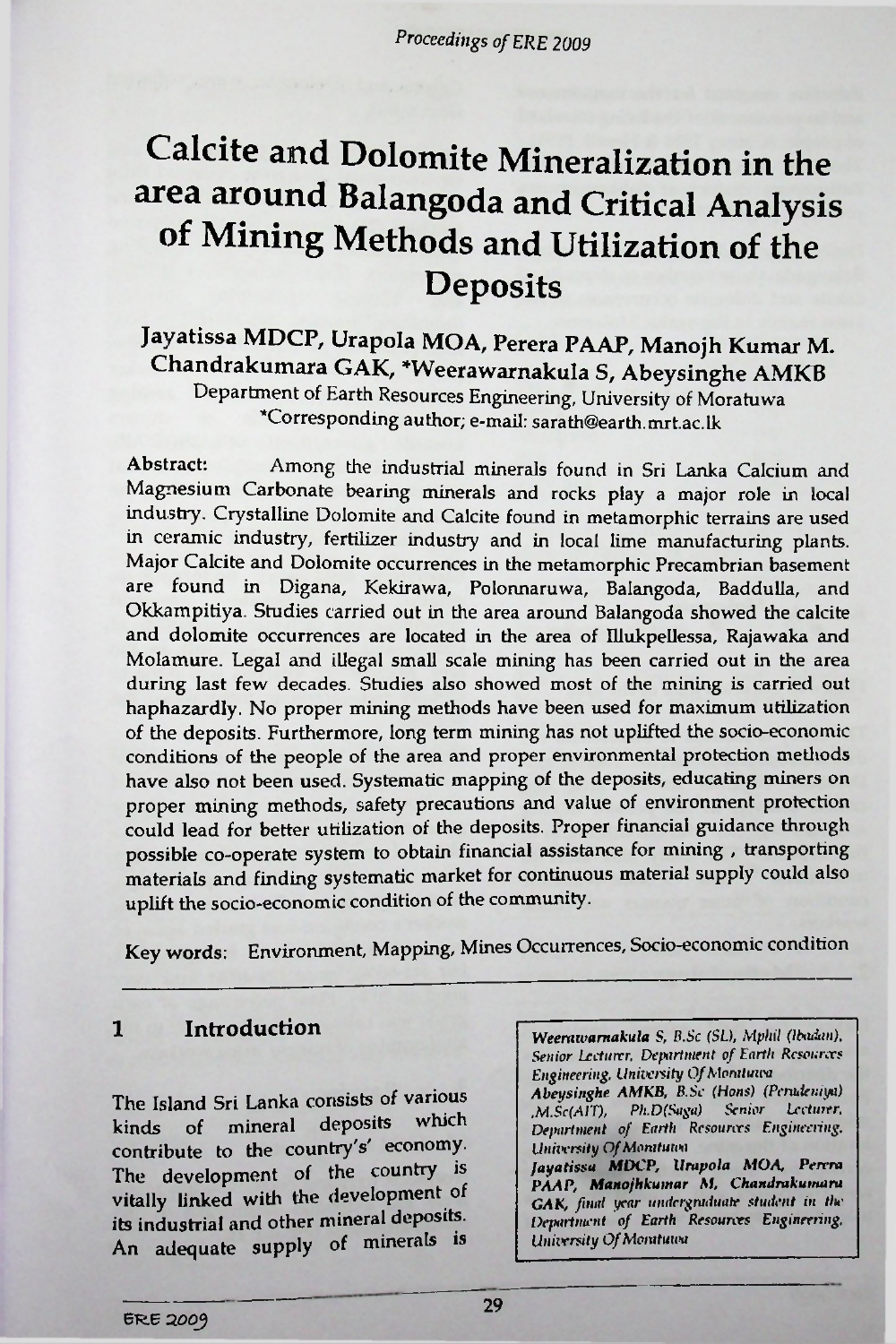therefore essential for the maintenance and improvement of the living standard of people. (Cooray 1984 & Herath *1995)* The study area, Balangoda is situated in Rathnapura district at Sabaragamuwa province. (Figure 1).

Preliminary studies in the area around Balangoda show number of deposits of calcite and dolomite occurrences in the areas mainly in Rajawaka, Molamure.



#### Figure 1. Location map of the area

The study is focused to understand the distribution pattern of the Calcite and Dolomite deposits in the area and critical analysis of the present mining activities together with the utilization of the deposits. The study also aims to<br>understand the socio-economic understand condition of mine owners and mine workers.

#### 2. Methodology

During the field survey, geological mapping was carried out to understand the distribution of Calcite and Dolomite. Furthermore GPS coordinate of each mine was taken to identify the exact location of the mine. Field mapping carried out using existing maps, GPS and compasses and mineral resources map was prepared.36 of Samples of Calcite and Dolomite were collected from mines.

Mining, Socio-economic and Mining,  $\frac{1}{2}$ environmental data were *collected* from (12) and other mine mine owners workers (25) through the pre-prepared questionnaires based on following parameters. (i)the methods of drilling<br>and blasting (ii)mining history, blasting, (ii)mining (iii)mining licenses, (iv)cost for a blast hole, (v)annual production of each mine, (vi)safety precautions applied by worker and miners, (vii) encountered mining<br>problems (viii)attitude of miners problems ,(viii)attitude towards government officials(GSMB, miners **<sup>t</sup>** AGA and village head),(ix) financial situation of miners and workers in the and area (x)environmental impacts of the area due to the mining activities.

Laboratory tests were performed to obtain percentage and carbonate percentage of Calcite and Dolomite minerals in the area. Microscopic analysis was done to identify non-carbonate minerals of the samples. Molamure obtain non-carbonate mineral

Responses for questionnaires were given marks as maximum (for very bad condition) of 5 and minimum (very good condition) of 1. The total marks obtained by each mine/mine worker<br>was indicated as a percentage the socio-economic was indicated as a percentage. Accordingly to the %, a mine or mine worker's condition was graded again as<br>very bad  $(81-100\%)$  bad  $(61-80\%)$ bad\_(81-100%), bad\_(61-80%), fair\_(41-60%), good\_(21-40%) and very good\_(0-20%). Final percentage of each grade was calculated with respect to the total number of mines/ mine workers.

### 3. Results

#### 3.1 Field survey-part I

Northeast trending crystalline limestone layer has extended southward to the town PaUebedda (Figure: 4).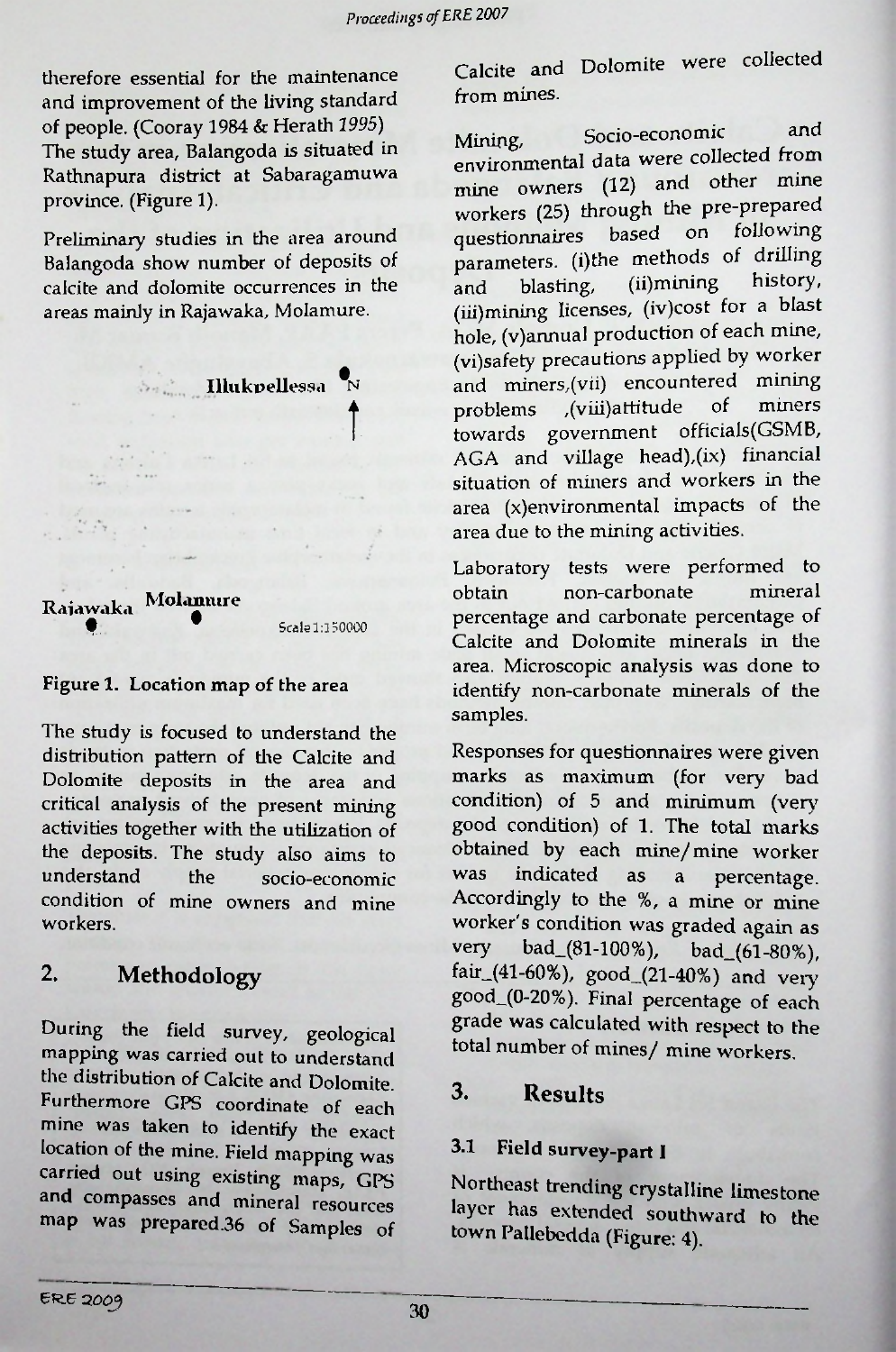

#### Figure 4. Mineralization of the area

#### 3.2 Field survey-part II **0%**

#### 3.2.1. Analysis of mine owners

Analysis of 10 parameters shows 58% of the mine owners belong to very bad position of the classification and 42% of them are in bad position in the classification. No mine owners are at fair, good and very good positions.

#### 3.2.2 Analysis of mine workers

Table 1. Financial situation of the mine owners and mine workers

|               | very good | $\mathbf{v}$ , $\mathbf{v}$                                          |
|---------------|-----------|----------------------------------------------------------------------|
| Num of people | Good      | $0\%$                                                                |
|               |           | 2%                                                                   |
| 0%            |           | 22%                                                                  |
| 0%            |           | 76%                                                                  |
| 8%            |           |                                                                      |
| 18%           |           |                                                                      |
| 74%           |           | Critical analys                                                      |
|               | as a $\%$ | Moderate<br>Bad<br>Very bad<br>Table 6.<br>$L = -i\pi = \pi \hat{b}$ |

Table 2. Mining problems (accidents, health problems and condition) of mine owners and workers

| Grade     | Num of people as a % | Moderate | 0%  |
|-----------|----------------------|----------|-----|
| Very low  | 0%                   | Bad      | 0%  |
| Low       | 0%                   | Very bad | 100 |
| Moderate  | 4%                   |          |     |
| High      | 34%                  |          |     |
| Very high | 62%                  |          |     |

According to the analysis of the parameters, 60% of the mine workers belonged to very bad position of socioeconomic condition and 40% of them were in bad position of socio-economic condition in the classification.

Table 3. Environment condition of the area with opinions of the mine owners and workers

| Grade     | Environmental<br>condition as $a\%$ |  |
|-----------|-------------------------------------|--|
| Very good | 0%                                  |  |
| Good      | $0\%$                               |  |
| Moderate  | 0%                                  |  |
| Bad       | 47%                                 |  |
| Very bad  | 53%                                 |  |

Table 4. Critical analysis of data showing legality of mines

| With mining license | 50% |
|---------------------|-----|
| No mining license   | 50% |

Table 5. Drilling and blasting of mine owners mine workers

| Grade     | Num of people as a % |
|-----------|----------------------|
| Very good | 0%                   |
| Good      | 0%                   |
| Moderate  | 2%                   |
| Bad       | 22%                  |
| Very bad  | 76%                  |
|           |                      |

Table 6. Critical analysis of data showing safety precautions applied

| blems (accidents,                  | Grade     | Num of people as a % |
|------------------------------------|-----------|----------------------|
| weather<br>and<br>ners and workers | Very good | 0%                   |
|                                    | Good      | 0%                   |
| eople as a %                       | Moderate  | $0*$                 |
| 0%                                 | Bad       | 0%                   |
| 0%                                 | Very bad  | 100%                 |